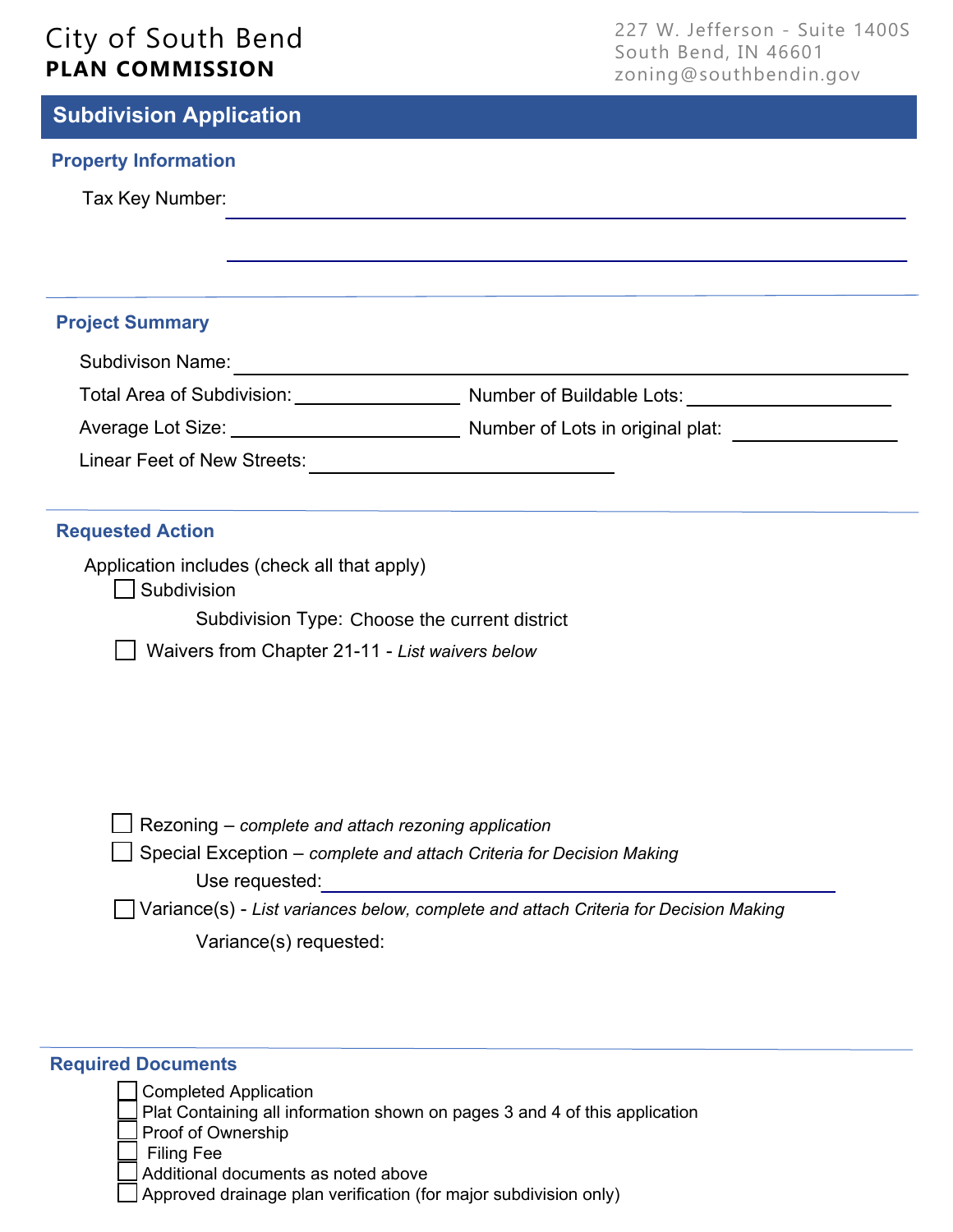## **Contact Information**

| Property owner(s) of the petition site:                                                                                       |
|-------------------------------------------------------------------------------------------------------------------------------|
| Name:<br><u> 1980 - Johann Barn, amerikan berkeman (h. 1980).</u>                                                             |
|                                                                                                                               |
|                                                                                                                               |
| Name:<br>the contract of the contract of the contract of the contract of the contract of the contract of                      |
|                                                                                                                               |
|                                                                                                                               |
| Name:<br><u> 1989 - Johann John Stein, marwolaeth a bhann an t-Amhainn an t-Amhainn an t-Amhainn an t-Amhainn an t-Amhain</u> |
|                                                                                                                               |
|                                                                                                                               |
|                                                                                                                               |
| Name:                                                                                                                         |
| Address:                                                                                                                      |
|                                                                                                                               |
|                                                                                                                               |
|                                                                                                                               |
| <b>Registered Land Surveyor:</b>                                                                                              |
|                                                                                                                               |
| Name:                                                                                                                         |

| .       |  |  |  |
|---------|--|--|--|
|         |  |  |  |
|         |  |  |  |
|         |  |  |  |
| E-mail: |  |  |  |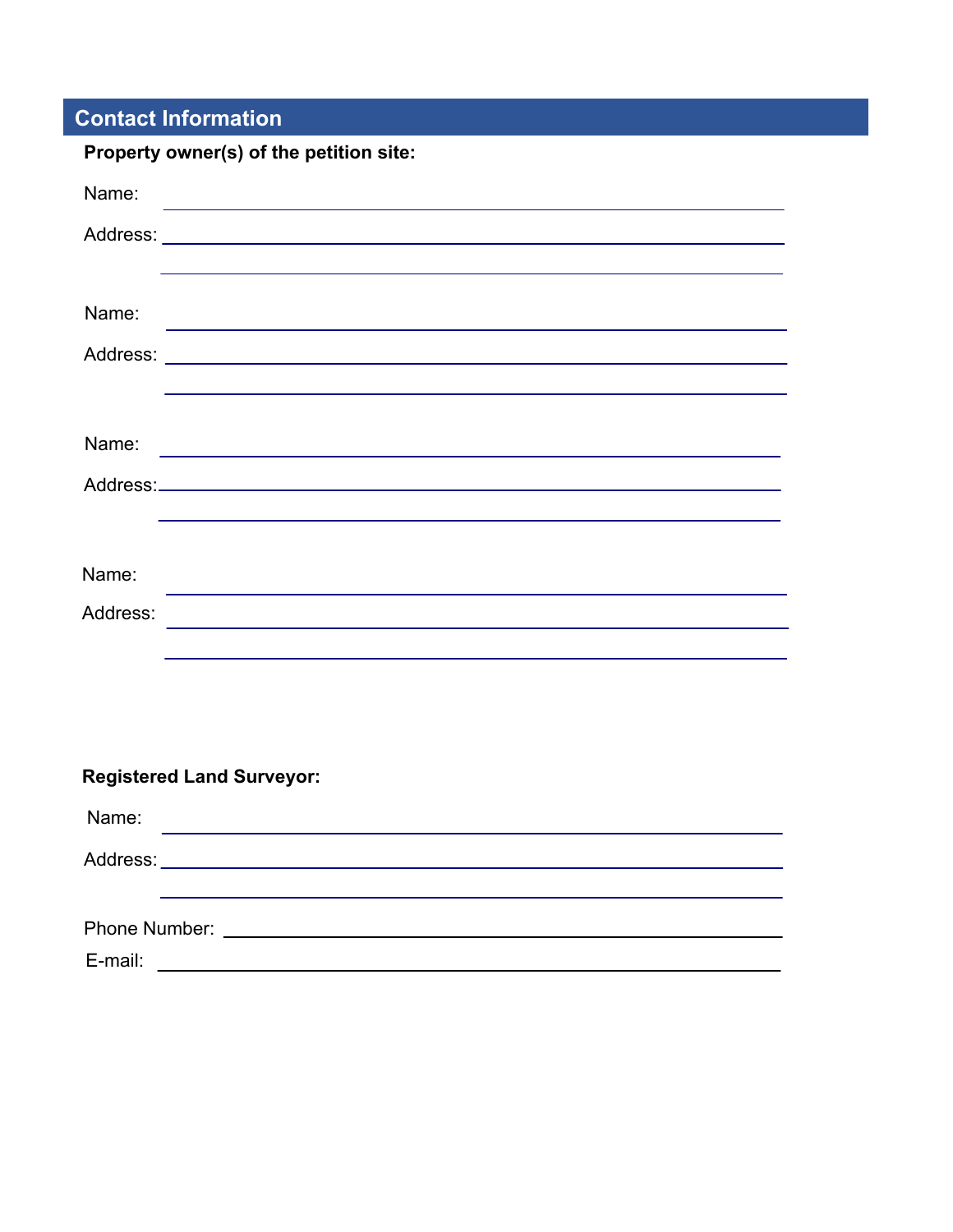## **Plat Contents**

## **Drawing Format:**

An original drawing on twenty-four-inch by thirty-six-inch paper with a 1" border, at a scale not to exceed one-inch equals 200 feet, unless otherwise approved by staff. All printed numbers, letters and typed information shall be a minimum size of a 11-point font. The drawing shall be adaptable to photographic reduction and will maintain complete legibility. The drawing shall be formatted so that all information appears on 11" x 17" paper when reproduced at 50% reduction.

## **Plat Drawing with the following contents:**

- $\Box$  Name of the subdivision, which shall not duplicate or closely approximate the name of any other subdivision within the incorporated and unincorporated areas of the *County*.
- $\Box$  Legal description of the subdivision which shall include section, township, range and governmental township.
- $\Box$  Township, range or section line accurately tied to the subdivision by bearing and distances in feet and hundredths thereof.
- $\Box$  Boundary of subdivision, based on accurate traverse survey with angular and lineal dimensions in feet and hundredths thereof. The traverse survey shall be closed to a minimum accuracy of 1:10,000. A boundary closure sheet shall be provided.
- *Lot* dimensions in feet and hundredths thereof, angles or bearings expressed in degrees, minutes and seconds. For Major Primary subdivision, the lot layout and dimensions can be approximate.
- □ Lot numbers. For Administrative Lot Line Adiustments, new lots shall be designated by letters with original lot lines shown with dotted lines.
- All *easements* dimensioned and labeled as for their specific uses.
- All right-of-way lines and widths of rights-of-way, existing and required for dedication.
- Elevation of the one hundred-year *flood*, when applicable.
- $\Box$  A note, when applicable, to indicate existing predevelopment soil conditions contain historical wetness indicators and therefore that when building a structure below grade, special consideration should be given to soil conditions.
- $\Box$  The location of all public wells and delineation of any wellhead protection area, when applicable.
- $\Box$  Delineation of wetlands identified by the National Wetlands Inventory, when applicable.
- $\Box$  Delineation of airport noise sensitive zone, when applicable.
- Name, address, seal and certification of the *registered land surveyor* preparing the subdivision, in a manner prescribed by the *Commission*.
- Deed of dedication, in a manner prescribed by the *Commission*. Not required for Major Primary Subdivisions.
- Notarized *Owner's* certification, in a manner prescribed by the *Commission*.
- $\Box$  Scale, graphic bar scale, north point and date.
- An area four (4) inches vertical by nine (9) inches horizontal within which the *Commission* may affix its certificate of approval without obscuring or obliterating any other items on the subdivision.
- $\Box$  Any additional information requested by staff.

## **Support Data Drawing with the following contents:**

 $\Box$  Natural features such as wooded areas, swamps, wetlands and marshes.